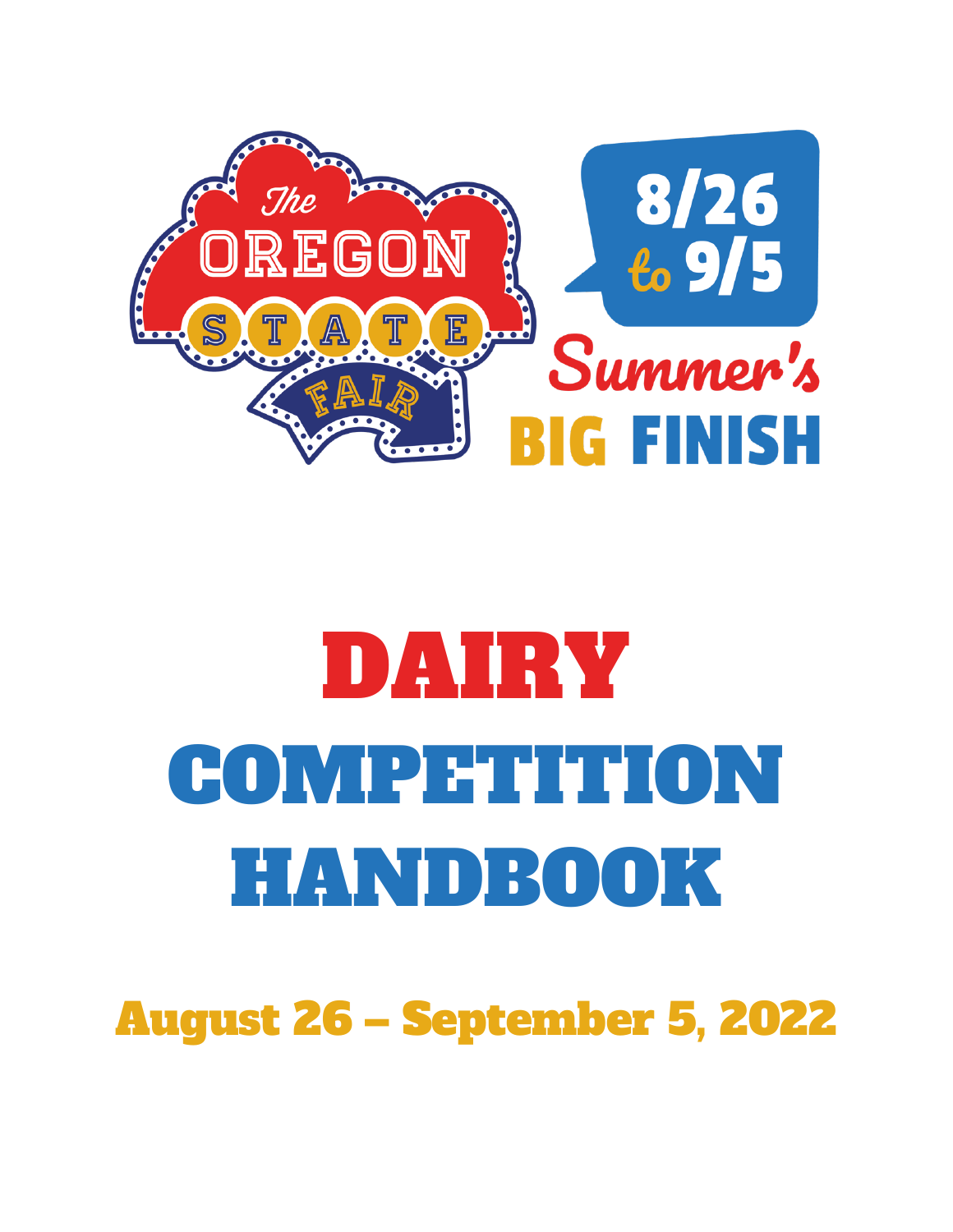# **OPEN CLASS DAIRY SHOW**

**Dairy Superintendent: Paul Lindow**

**Phone: 503-857-3086 Livestock Office Phone: 503-510-3374 Email: [ovmt@live.com](mailto:ovmt@live.com) Oregon State Fair Office: 503-947-3247**

**ENTRY DEADLINE: Friday, August 19, 2022. NO LATE ENTRIES WILL BE ACCEPTED**. Entries accepted pending on available barnspace.

No entries will be accepted without proper payment.

**SUBSITUTIONS:** Exhibitors will be allowed a maximum of **three (3)** substitutions at no charge; additional substitutions will be charged the entry fee. All substitutions must be made at check-in time.

**ENTRY FEE:** All entry fees will be **\$22**. **NO LATES ENTRIES WILL BE ACCEPTED.** 

**SEE GENERAL RULES/DEPARTMENT RULES** for information on entry requirements, substitutions, eligibility, registration, credentials, stalls, awards, health requirements, fire marshal rules, camping, parking and maps.

## **CLICK HERE FOR ONLINE ENTRY [REGISTRATION](http://oregona.fairwire.com/)**

# **OPEN CLASS DAIRY SHOW SCHEDULE**

| <b>BREED</b>       | <b>MUST BE IN</b><br><b>PLACE BY:</b> | <b>SHOW DATE&amp;</b><br><b>TIME</b> | <b>JUD</b><br>GE  | <b>RELEASE TIME</b> |
|--------------------|---------------------------------------|--------------------------------------|-------------------|---------------------|
| <b>Brown Swiss</b> | Wednesday, August 30                  | Saturday, September 3                | Hayden Bush       | Monday, September 5 |
|                    | 10 AM                                 | 10 AM                                | Tillamook, OR     | 8 PM                |
| <b>Guernsey</b>    | Wednesday, August 30                  | Saturday, September 3                | Hayden Bush       | Monday, September 5 |
|                    | 10 AM                                 | 10 AM                                | Tillamook, OR     | 8 PM                |
| <b>Ayrshire</b>    | Wednesday, August 30                  | Saturday, September 3                | Hayden Bush       | Monday, September 5 |
|                    | 10 AM                                 | 10 AM                                | Tillamook, OR     | 8 PM                |
| <b>Milking</b>     | Wednesday, August 30                  | Saturday, September 3                | Hayden Bush       | Monday, September 5 |
| <b>Shorthorn</b>   | 10 AM                                 | 10 AM                                | Tillamook, OR     | 8 PM                |
| <b>Holstein</b>    | Wednesday, August 30                  | Saturday, September                  | Hayden Bush       | Monday, September 5 |
|                    | 10 AM                                 | 10 AM                                | Tillamook, OR     | 8 PM                |
| <b>Jersey</b>      | Wednesday, August 30                  | Sunday, September 4                  | <b>Ted DeMent</b> | Monday, September 5 |
|                    | 10 AM                                 | 10 AM                                | Kenney, IL        | 8 PM                |

**Dairy Youth Showmanship: Saturday, September 3 rd @ 4PM**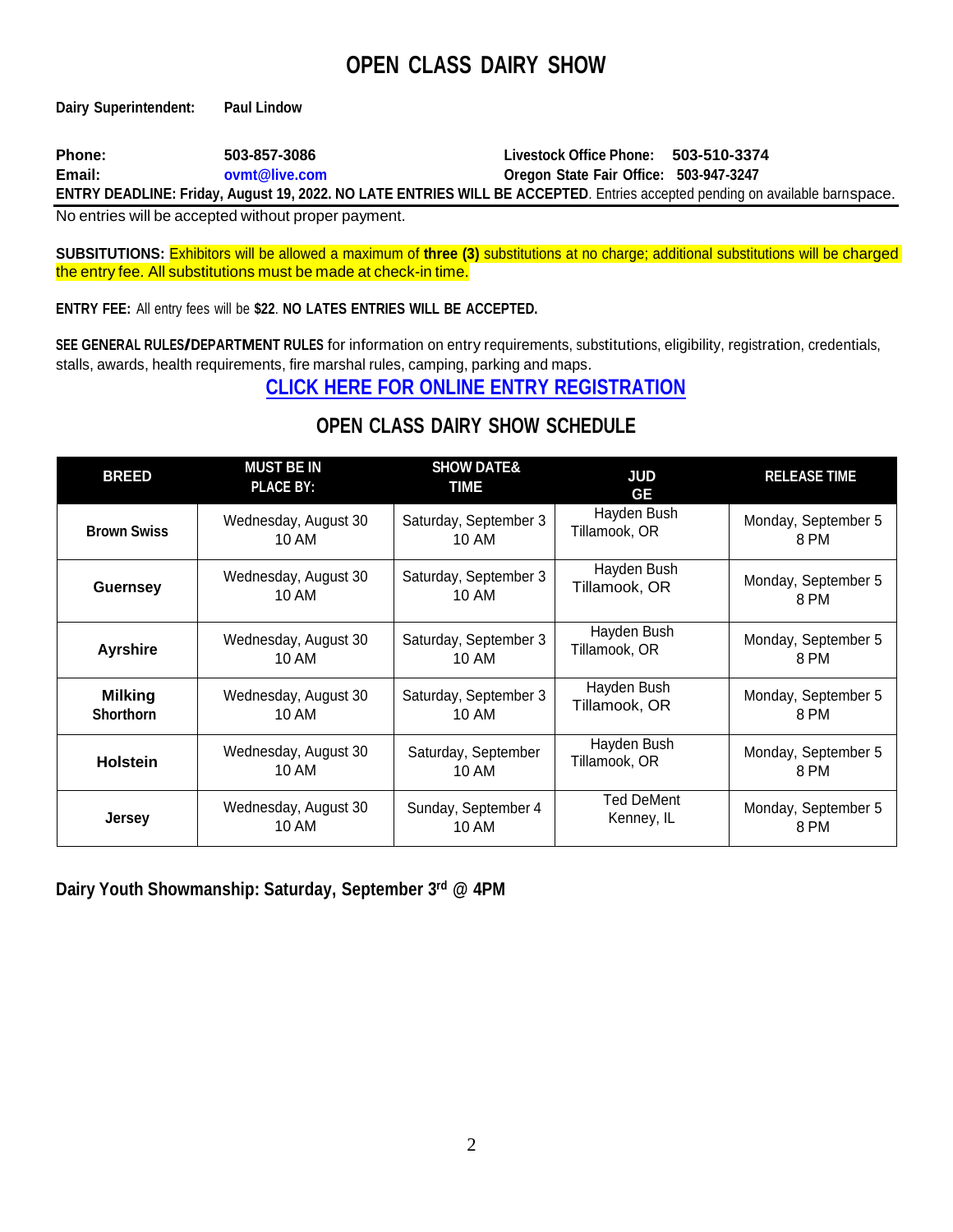# **DAIRY CATTLE POLICIES**

- *1.* The Purebred Dairy Cattle Association Show Ring Code of Ethics will be enforced. Violations will be reported to respective breed associations and can result in animals or exhibitors barred from showing in their respective breed shows. *(See below)*
- 2. The findings of the official veterinarian as to whether or not any animal has been improperly tampered with shall be final.
- 3. Barn space will be assigned based upon number of head shown, not number of head entered. Additional space for farm exhibits needs to be noted on the entry form and will be considered if there is room.
- 4. All animals shown in group sections must have been entered and shown as individuals. Group entries must be made at same time as individual entries.
- 5. The Dairy Superintendent has sole discretion as to the capacity of the barn.
- 6. Any exhibitor chosen after placement for cattle udder ultrasound examination that does not comply with said request, will forfeit placement and premiums. After such, a warning will be provided, and if upon a second occurrence, the Oregon State Fair reserves the right to banishment of Exhibitor from the Show.
- 7. The association of a sanctioned show will have final governance in determining their Premier Breeder and Premier Exhibitor.

## **The Purebred Dairy Cattle [Association](http://www.purebreddairycattle.com/file_open.php?id=7) Show Ring Code of [Ethics](http://www.purebreddairycattle.com/file_open.php?id=7)** *[Adopted](http://www.purebreddairycattle.com/file_open.php?id=7) May 5, 2015*

The showing of registered dairy cattle stimulates and sustains interest in the breeding of registered dairy cattle. It is also an important part of the promotion, merchandising and breeding program of many breeders. For these reasons, the Purebred Dairy Cattle Association (PDCA) believes that it is in the best interest of all breeders of registered dairy cattle to maintain a reputation of integrity in dairy cattle shows and to present a wholesome and progressive image of dairy cattle in the show ring.

PDCA endorses this Show Ring Code of Ethics for all dairy breed shows and pledges its full cooperative support for its enforcement to show management, show judges, and the national breed associations.

The application of this Code of Ethics provides for absolute responsibility for an animal's condition by an owner, exhibitor, fitter or participant whether or not he or she was actually instrumental in or had actual knowledge of the treatment of the animal in contravention of this Code of Ethics. Dairy cattle exhibitors shall, at all times, deport themselves with honesty and good sportsmanship.

It is recognized that there are certain practices in the proper care and management of dairy cattle that are necessary in the course of moving dairy cattle to and between shows that are advisable to keep them in a sound, healthy state so they might be presented in the show ring in a natural, normal condition. At all times, exhibition livestock shall be treated in a humane manner and in accordance with dairy quality assurance practices so as to protect the health, safety and welfare of the livestock and the consuming public. No person shall present for exhibition or exhibit an animal which he or she knows, or has reason to suspect, is affected with or has been exposed to a dangerously contagious or infectious disease, or illegal or nonapproved use of drugs, medication and/or prohibited substance, or residue.

The position of the Purebred Dairy Cattle Association is that all animals presented for exhibition shall be in their natural conformation and structure, free of any alteration or modification by injection or internal or external administration of any substance or by any involvement in unethical fitting.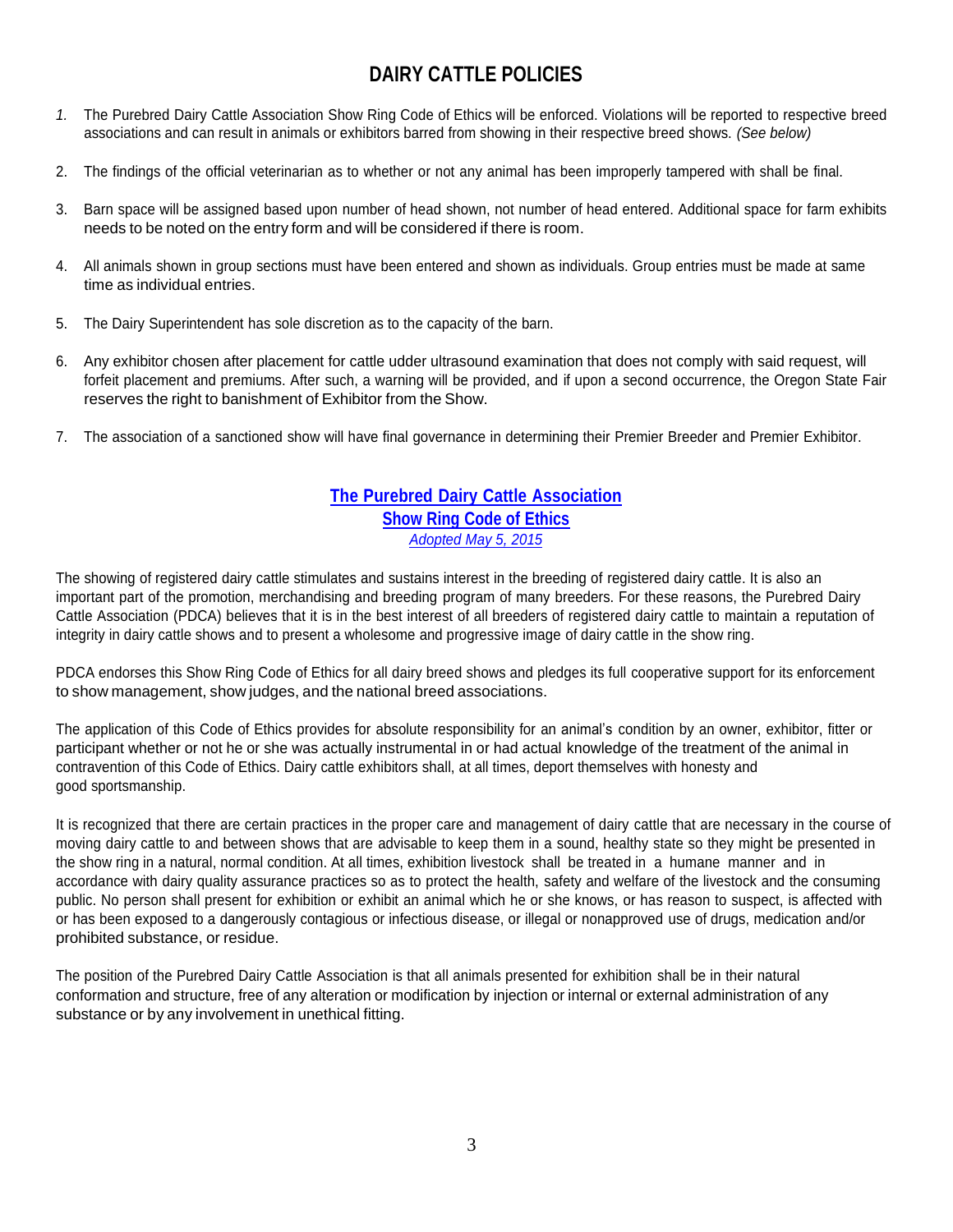## **Grooming and Preparation**

Dairy cattle exhibitions are conducted under standards for evaluating conformation established by the PDCA *Unified Score Card* (2009), with specific breed characteristics taken into consideration by the show judge. In this connection, animals will be groomed and prepared for the judge's evaluation in order to display the animal's natural contour, conformation, performance and mobility. Specifically:

1. Changing the natural color of the animal is prohibited *(effective 6/1/2015)*. However, external applications of cosmetics that affect only appearance may be used, including by way of example hoof polishes and false switches.

2. The maximum allowable length of naturally growing hair anywhere on the topline is not to exceed 1". Exhibitors will be required to comply with this rule before the animal is allowed to enter the ring.

3. Addition of foreign objects, including but not limited to hair or hair substitutes, cloth or fiber, to change the natural contour or appearance of the animal's body is prohibited.

4. Externally sealing the teat end with a preparation that does not harm the animal's skin is permissible. Natural teat placement will be given preference over artificially positioned teats.

## **Violations: False, Deceptive or Unacceptable Practices**

These practices are violations of the Code of Ethics and will be reported to show management and may be reported to the respective national breed associations:

1. Misrepresenting the age and/or milking status of the animal for the class in which it is shown.

2. Treating the animal, particularly the udder, internally or externally:

a. with an irritant or counter-irritant,

b. using a device to artificially create or enhance the udder crease,

c. using other substances as detected by testing that causes changes in the udder to artificially improve the conformation.

d. plugging of teat canal with foreign substances.

3. Surgical or unethical insertion of any matter under the skin or into body cavities, performed to change the natural contour or appearance of the animal's body (e.g., administration of fluid via a stomach tube or other similar apparatus to fill the rumen), though not to preclude practices required or involved in normal management.

4. Criticizing or interfering with the judge, show management or other exhibitors while in the show ring or other conduct detrimental to the breed or the show.

5. Challenging, threatening or interfering with an ethics committee appointed by show management to monitor the animals on exhibit on the show grounds.

## **Exhibitor Responsibility**

The act of entering an animal in a livestock show is the giving of consent by the owner, exhibitor, fitter and/or absolutely responsible person (hereinafter referred to as "Exhibitor") for show management to obtain any specimens of urine, saliva, blood, milk, or other substances from the animal to be used in testing. Materials may also be collected by ultrasound and photographic methods and by direct examination of animal.

The act of entering an animal is the giving of consent by the owner, exhibitor, fitter and/or absolutely responsible person (the "Exhibitor") to have disciplinary action for violation of this Show Ring Code of Ethics taken by show management, the state in which the show occurs, and/or the national dairy breed association without recourse.

## **Show Ethics Committee**

Each show should have an Ethics Committee. The make-up of this committee should include official breed representatives, representative(s) of show management (e.g., dairy cattle show superintendent, General Manager), the official show veterinarian, and Extension representative.

The Ethics Committee will be responsible for monitoring violations of the Show Ring Code of Ethics. The Ethics Committee will investigate the report of any violation and determine the accuracy of the allegation. The Ethics Committee will have the authority to inspect animals and related material to determine if violations have occurred.

## **Violations: Reporting and Investigation**

Complaints of alleged violations can be reported to the breed superintendent, the show superintendent, show management, and/or the Ethics Committee.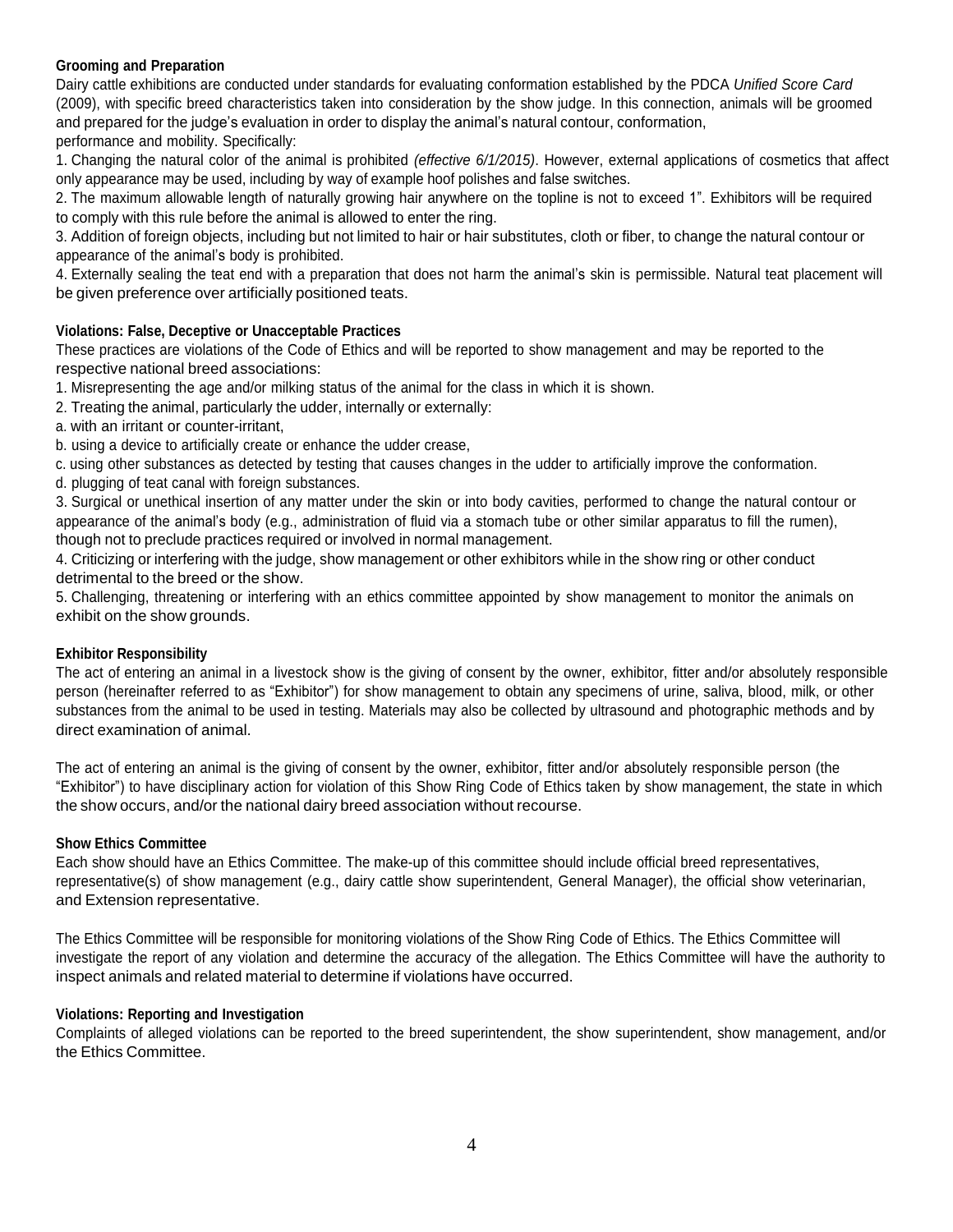## Before an Animal is Shown

If the Ethics Committee suspects that a violation of the Show Ring Code of Ethics will occur if the animal is shown, and that violation is reasonably well established before the animal is shown, the Ethics Committee will submit a report to show management.

Show management will discuss the violation with the Exhibitor:

1. If, at the Exhibitor's discretion, the animal in question is not shown, no violation will have occurred.

2. If the Exhibitor wishes to challenge that a violation occurred, he/she/they will have opportunity to appeal to the Ethics Committee. If its decision is not changed, the Exhibitor will be denied opportunity to exhibit the animal in question.

## During and After an Animal is Shown

All animals are subject to examination during judging. The judge and Ethics Committee are instructed to examine the top five (5) animals in each class closely for violations of the Show Ring Code of Ethics. When a violation may have occurred, a milkout may be called for. This call may be by breed association rule, or by request of an authorized representative of the national breed association, the judge, the Ethics Committee, or show management.

If an animal is exhibited and a violation of the Show Ring Code of Ethics is subsequently suspected, investigated, and determined to have occurred, the violation will be reported to the Ethics Committee and show management for action. The Exhibitor will be notified of the violation and the supporting evidence and invited to defend or explain the allegations.

Violations are subject to the disciplinary provisions of show management, the state in which the show occurs, and the national dairy breed association. Sanctions may include any one, or combination of the following:

- forfeiture or return of awards, prizes, premiums or proceeds;
- written letter of reprimand to the owner, exhibitor, fitter and/or absolutely responsible person (the "Exhibitor");
- disqualification of the exhibition livestock from an exhibition;
- disqualification of the Exhibitor from the show;
- publication of offense.

Disqualification may include any or all shows and classes and may be for any number of years.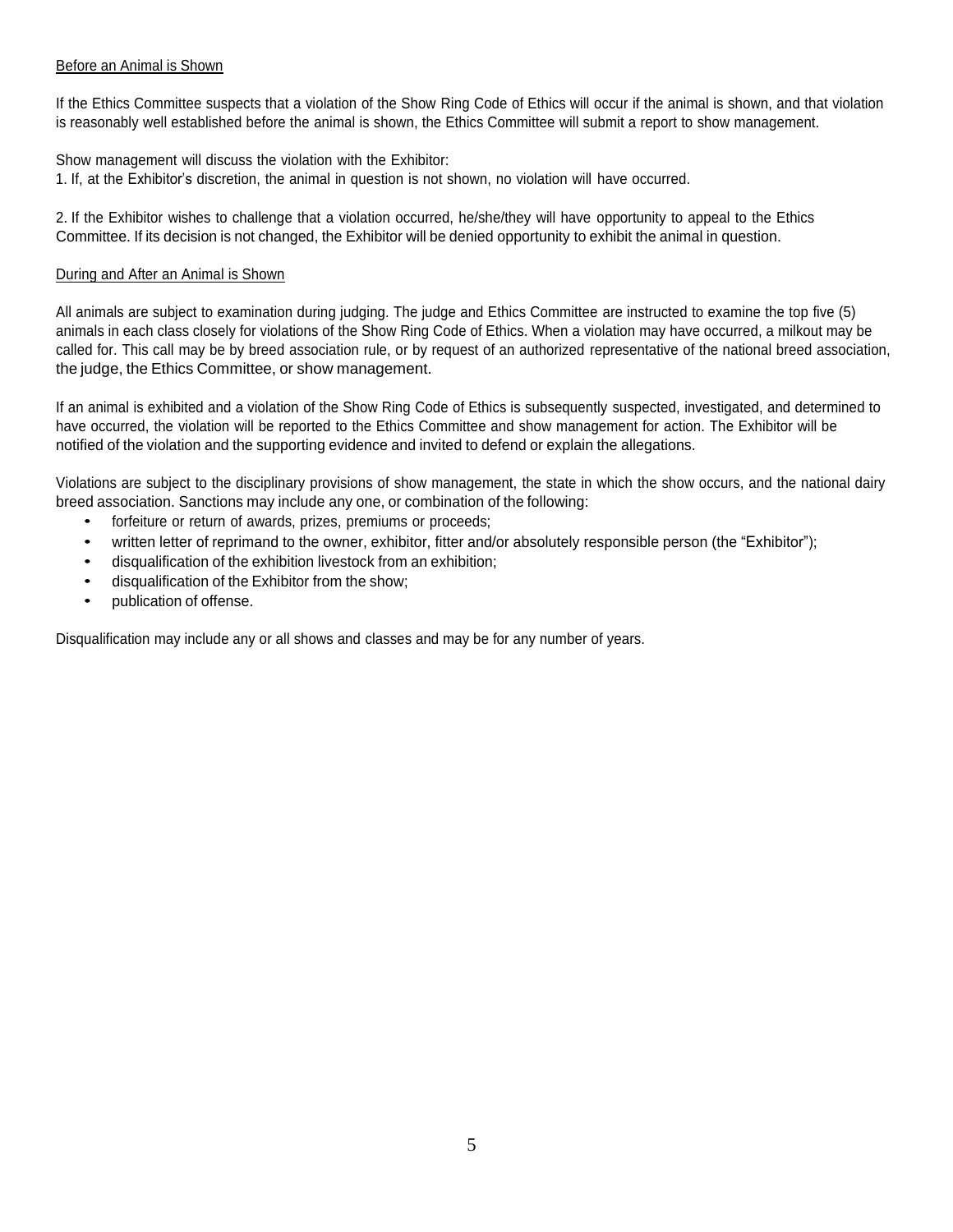# **MILKING PARLOR PROCEDURES**

A milking parlor is available in the Forster Livestock Pavilion for exhibitors with lactating cows. This parlor is an outstanding facility for presenting to the milk consuming public the story of clean, wholesome milk production.

## *CHS Nutrition has generously donated grain for use in the parlor only.*

All milking will be subject to rules and regulations as established by the State Department of Agriculture and the Oregon State Fair. Milking will begin in the afternoon/evening on Thursday, August 25, 2022, and will continue until Tuesday, September 6, 2022, at the early morning milking.

All owners of animals being milked in the milking parlor will be required to sign a statement verifying that milking animals are free of any contaminated antibiotic. All animals will be subject to an individual milk sample test, and a daily sample of milk will be taken from the bulk tanks to test for any impurities in the milk.

Exhibitors are required to dispose of milk properly or may risk additional service and support charges for additional cleaning and or repair of damages. Milk may be properly disposed within the dairy parlor through access from the dairy superintendent. Any person or group violating a division rule shall be requested to promptly leave OSFEC property. Failure to leave promptly shall be considered trespass and may result in future show privileges at the Oregon State Fair being revoked.

First and Second Place Rosettes will be awarded to the cows with the highest production regardless of standing in the class. A Grand Champion Production Rosette will be awarded to the cow with the highest production within each breed.

Production figured on basis of official 305 days actual production of 4% fat corrected milk. These records will be figured on a Mature Equivalent for the Grand Champion production.

# **DAIRY CATTLE HERDSMEN AWARDS**

| <b>PLACING</b>  |       |       |      |
|-----------------|-------|-------|------|
| <b>PREMIUMS</b> | \$200 | \$140 | \$80 |

## **HERDSMANSHIP SCORECARD**

| Ъ.   |                                                                                                    |  |
|------|----------------------------------------------------------------------------------------------------|--|
| H.   |                                                                                                    |  |
| III. | d. Feed and equipment stored neatly when not in use, out of sight if possible, and kept clean  10% |  |
|      |                                                                                                    |  |

All exhibits will be inspected daily during the Fair and scored on condition of animals, cleanliness of stalls and aisles, particular attention being given to neatness and orderliness of area used for tack and equipment. Sportsmanship and cooperation of the exhibitor will be taken into consideration.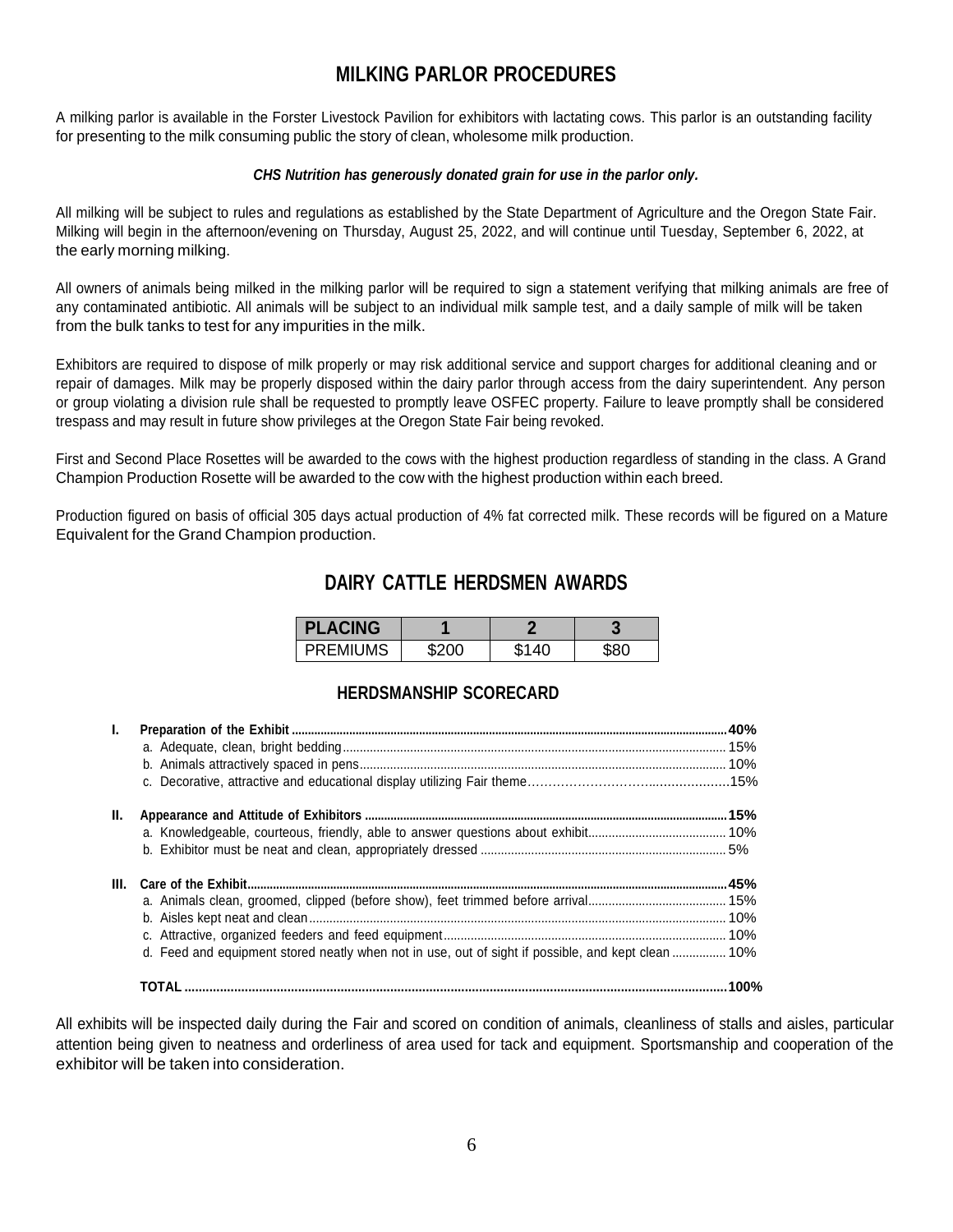## **PREMIER EXHIBITOR AND BREEDER AWARDS**

**PREMIER EXHIBITOR AWARD —** This award is given to the exhibitor accumulating **the most points** on not to exceed six (6) animals, owned and exhibited by himself in the open single sections, not including the best udder cow sections. **Rosette to First Place.**

**PREMIER BREEDER AWARD —** This award is given to the breeder, on not to exceed six (6) animals, accumulating **the most points** in the open single sections, exhibited by himself and/or other exhibitors**. Rosette to First Place.**

| <b>PLACING</b> |    |    |        |    |     |    |    |    |         | $\mathbf{0}$ |
|----------------|----|----|--------|----|-----|----|----|----|---------|--------------|
| <b>POINTS</b>  | 40 | 38 | 36     | 34 | າາ  | 30 | 28 | 26 | 24<br>▱ | ົ            |
| <b>PLACING</b> |    |    |        |    | כ ו |    |    | 8  |         | 20           |
| <b>POINTS</b>  | 20 | 18 | $\sim$ | 14 | ៱   |    |    |    |         |              |

## **MILKING COW FEMALES**

## **HEIFER FEMALES**

| <b>_ACING</b><br>Pl |    |    |    |     |     |    |     |    |    |  |
|---------------------|----|----|----|-----|-----|----|-----|----|----|--|
| <b>POINTS</b>       | 20 | 19 | 8  | . – | 16  | 15 | 14. | 13 |    |  |
| LACING<br><b>PL</b> | 11 |    | IJ | 14  | 15. |    |     |    | 19 |  |
| <b>POINTS</b>       | 10 |    |    |     |     |    |     | ີ  |    |  |

## **2022 WESTERN NATIONAL OPEN JERSEY SHOW**

### **PREMIER BREEDER & EXHIBITOR RULES: Premier Breeder:**

The registered owner of the dam at the time of service shall be considered the breeder of the animal. Where a herd is registered in the names of different members of a family and where the herd is one unit, all entries may be considered as exhibits of one breeder.

The exhibitor winning the most points (for a maximum of 6 animals exhibited in the open single classes by him/herself and/or other exhibitors) shall be designated the Premier Breeder. In classes with ten or less animals, no more than two head per breeder will be counted toward premier points.

## **Premier Exhibitor:**

The exhibitor must be the owner. In case a herd is registered or bred in the names of different members of a family, residing on one farm or breeding establishment, and where the herd is one unit, all entries may be considered as a single exhibitor for all group classes. However, members of one family, where cattle are not housed as one unit, will not be considered as a single exhibitor.

The exhibitor winning the most points (for a maximum of 6 animals which he/she owns and exhibits in the open single classes) shall be designated with the Premier Exhibitor. One bull permitted. In classes with ten or less animals, no more than two head per exhibitor will be counted toward premier points.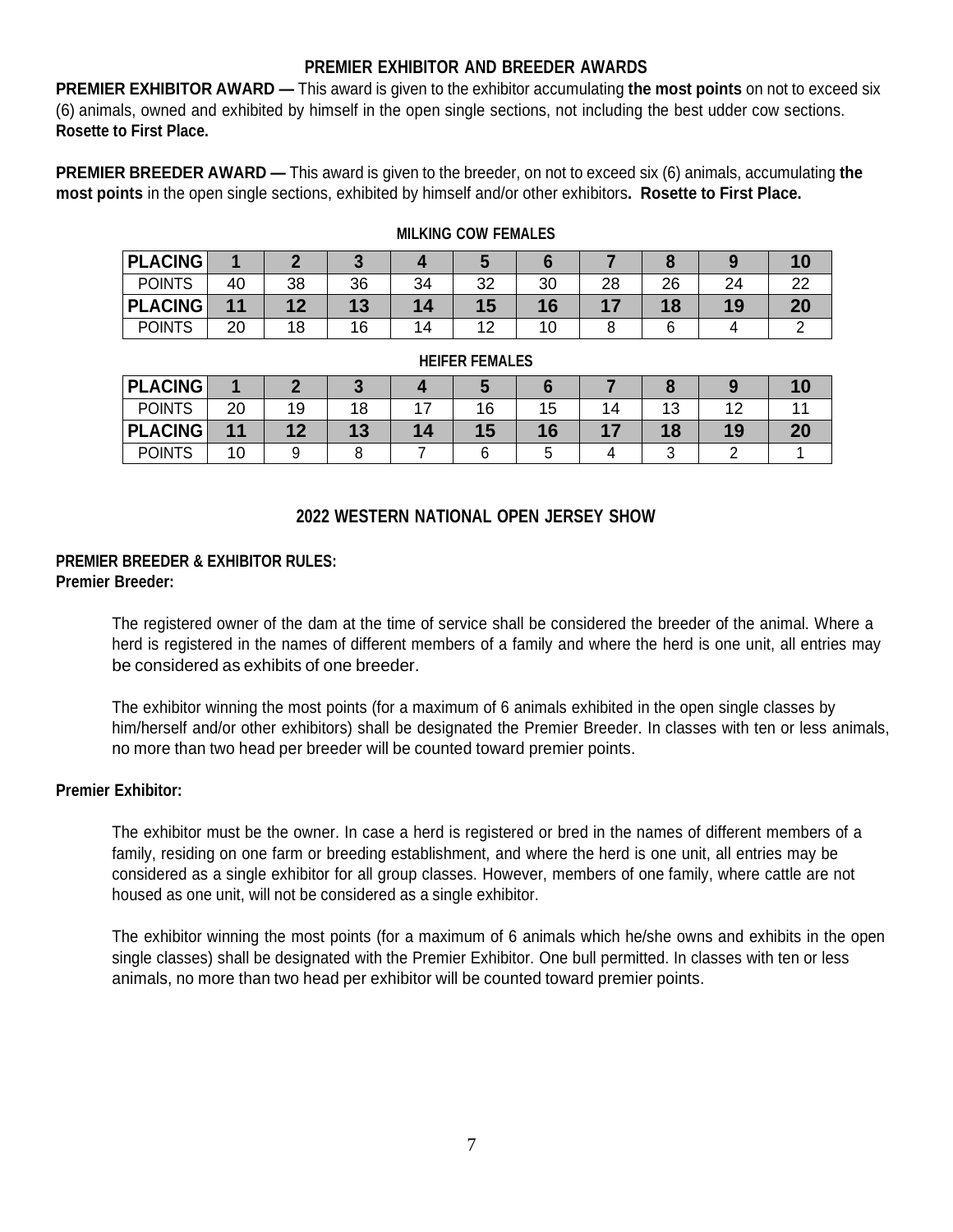# **DIVISION 531 – HOLSTEIN**

# **2022 HOLSTEIN SHOW**

|      | <b>Show Coordinator:</b><br>Phone:<br>Email: | <b>Paul Lindow</b><br>503-857-3086<br>ovmt@live.com                         | Livestock Office Phone: 503-510-3374<br>Oregon State Fair Office: 971-701-6573                 |    |                |                |   |   |                          |                |   |                                 |
|------|----------------------------------------------|-----------------------------------------------------------------------------|------------------------------------------------------------------------------------------------|----|----------------|----------------|---|---|--------------------------|----------------|---|---------------------------------|
|      |                                              |                                                                             | <b>ONLINE REGISTRATION</b>                                                                     |    |                |                |   |   | <b>PLACINGS/PREMIUMS</b> |                |   |                                 |
|      | 1.                                           | All rules and regulations of the dairy breed associations shall apply.      |                                                                                                |    | $\mathbf{2}$   | 3              | 4 | 5 | 6                        | $\overline{7}$ | 8 | 9 <sub>10</sub>                 |
|      | <b>INDIVIDUAL CLASSES</b>                    |                                                                             |                                                                                                |    |                |                |   |   |                          |                |   |                                 |
| 01 - | Spring Heifer Calf (3/1/22 - 5/31/22)        |                                                                             |                                                                                                | 60 |                |                |   |   |                          |                |   | 55 50 45 40 30 25 20 15 10      |
|      | 02 Winter Heifer Calf (12/1/21 - 2/28/22)    |                                                                             |                                                                                                | 60 |                |                |   |   |                          |                |   | 55 50 45 40 30 25 20 15 10      |
|      | 03 Fall Heifer Calf (9/1/21 - 11/30/21)      |                                                                             |                                                                                                | 60 |                |                |   |   |                          |                |   | 55 50 45 40 30 25 20 15 10      |
|      | 04 Summer Yearling (6/1/21 - 8/31/21)        |                                                                             |                                                                                                | 60 |                |                |   |   |                          |                |   | 55 50 45 40 30 25 20 15 10      |
| U5.  | Spring Yearling (3/1/21 - 5/31/21)           |                                                                             |                                                                                                | 60 |                |                |   |   | 55 50 45 40 30 25        |                |   | 20 15 10                        |
|      | 06 Winter Yearling (12/1/20-2/28/21)         |                                                                             |                                                                                                | 60 |                |                |   |   |                          |                |   | 55 50 45 40 30 25 20 15 10      |
|      | 07 Fall Yearling (9/1/20 - 11/30/20)         |                                                                             |                                                                                                |    |                |                |   |   |                          |                |   | 60 55 50 45 40 30 25 20 15 10   |
|      | <b>Junior Champion</b>                       |                                                                             |                                                                                                |    | <b>Rosette</b> |                |   |   |                          |                |   |                                 |
|      | <b>Reserve Junior Champion</b>               |                                                                             |                                                                                                |    | <b>Rosette</b> |                |   |   |                          |                |   |                                 |
| 10   |                                              | Milking Yearling Heifer (8/31/20 and after)                                 |                                                                                                |    |                |                |   |   |                          |                |   | 110 100 90 80 70 60 50 40 30 25 |
| 11   |                                              | Junior Two-Year-Old Cow (3/1/20 - 8/31/20)                                  |                                                                                                |    |                |                |   |   |                          |                |   | 110 100 90 80 70 60 50 40 30 25 |
|      |                                              | 12 Senior Two-Year-Old Cow (9/1/19 - 2/28/20)                               |                                                                                                |    |                |                |   |   |                          |                |   | 110 100 90 80 70 60 50 40 30 25 |
| 13   |                                              | Junior Three-Year-Old Cow (3/1/19 - 8/31/19)                                |                                                                                                |    |                |                |   |   |                          |                |   | 110 100 90 80 70 60 50 40 30 25 |
|      |                                              | 14 Senior Three-Year-Old Cow (9/1/18 - 2/29/19)                             |                                                                                                |    |                |                |   |   |                          |                |   | 110 100 90 80 70 60 50 40 30 25 |
|      |                                              | <b>Intermediate Champion Female</b>                                         |                                                                                                |    | <b>Rosette</b> |                |   |   |                          |                |   |                                 |
|      |                                              | Reserve Intermediate Champion Female                                        |                                                                                                |    | <b>Rosette</b> |                |   |   |                          |                |   |                                 |
| 17   | Four-Year-Old Cow (9/1/17 - 8/31/18)         |                                                                             |                                                                                                |    |                |                |   |   |                          |                |   | 110 100 90 80 70 60 50 40 30 25 |
| 18   | Five-Year-Old Cow (9/1/16 - 8/31/17)         |                                                                             |                                                                                                |    |                |                |   |   |                          |                |   | 110 100 90 80 70 60 50 40 30 25 |
| 19   |                                              | Six-Year-Old and Older Cow (born before 9/1/16)                             |                                                                                                |    |                |                |   |   |                          |                |   | 110 100 90 80 70 60 50 40 30 25 |
|      |                                              | 20 150,000 lb. Lifetime Milk Production Cow                                 |                                                                                                |    |                |                |   |   |                          |                |   |                                 |
|      | <b>Senior Champion Female</b>                |                                                                             |                                                                                                |    | <b>Rosette</b> |                |   |   |                          |                |   |                                 |
|      |                                              | <b>Reserve Senior Champion Female</b>                                       |                                                                                                |    | <b>Rosette</b> |                |   |   |                          |                |   |                                 |
|      | <b>Grand Champion Female</b>                 |                                                                             |                                                                                                |    | <b>Rosette</b> |                |   |   |                          |                |   |                                 |
|      |                                              | <b>Reserve Grand Champion Female</b>                                        |                                                                                                |    | <b>Rosette</b> |                |   |   |                          |                |   |                                 |
|      | <b>GROUP CLASSES</b>                         |                                                                             |                                                                                                |    |                |                |   |   |                          |                |   |                                 |
|      |                                              |                                                                             | 25 Junior Best 3 Females - Three females in above classes, none to have freshened. All to have |    |                |                |   |   |                          |                |   |                                 |
|      |                                              | same prefix and at least two owned by exhibitor. One entry per exhibitor.   |                                                                                                |    |                |                |   |   | 45 40 35 30 25 20 15 10  |                |   |                                 |
|      |                                              |                                                                             | 26 Senior Best 3 Females - Three females in milking classes. All to have same prefix and at    |    |                |                |   |   |                          |                |   |                                 |
|      |                                              | least two owned by exhibitor. One entry per exhibitor                       |                                                                                                |    |                |                |   |   | 45 40 35 30 25 20 15 10  |                |   |                                 |
|      |                                              |                                                                             | 27 Exhibitor Herd of Five - Two females over two years of age, two females under two years     |    |                |                |   |   |                          |                |   |                                 |
|      |                                              | of age, one female of any age, owned by exhibitor. One entry per exhibitor. |                                                                                                |    |                |                |   |   | 45 40 35 30 25 20 15 10  |                |   |                                 |
|      |                                              |                                                                             | 28 Produce of Dam - Two animals any age, the produce of one cow. Show name of dam              |    |                |                |   |   |                          |                |   |                                 |
|      |                                              |                                                                             | Included in entry registration. Animals may be owned by more than one exhibitor.               |    |                |                |   |   |                          |                |   |                                 |
|      |                                              | Each exhibitor limited to one entry from the same dam.                      |                                                                                                |    | 15 10 5        |                |   |   |                          |                |   |                                 |
| 29.  |                                              | Dam & Daughter - Each exhibitor limited to one entry from the same dam.     |                                                                                                |    | 15 10 5        |                |   |   |                          |                |   |                                 |
|      | <b>Premier Performance Cow</b>               |                                                                             |                                                                                                |    |                |                |   |   |                          |                |   |                                 |
|      | <b>Premier Breeder</b>                       |                                                                             |                                                                                                |    |                | <b>Rosette</b> |   |   |                          |                |   |                                 |
|      | <b>Premier Exhibitor</b>                     |                                                                             |                                                                                                |    |                | <b>Rosette</b> |   |   |                          |                |   |                                 |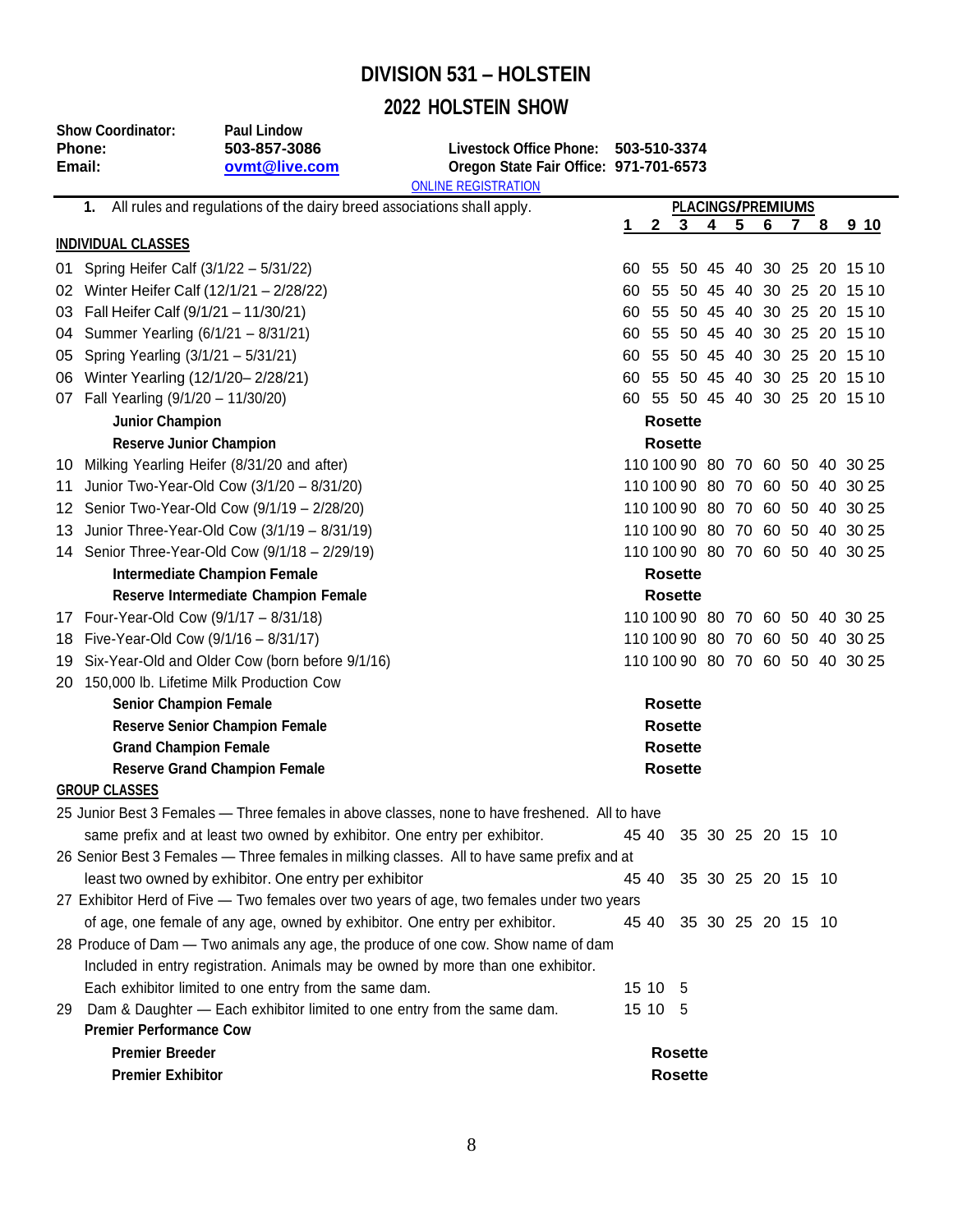# **DIVISION 532 – JERSEY**

# **2022 WESTERN NATIONAL JERSEY SHOW**

| <b>Show Coordinator:</b><br>Phone:<br>Email: |                                           | <b>Paul Lindow</b><br>503-857-3086<br>ovmt@live.com                         | <b>Livestock Office Phone:</b><br>Oregon State Fair Office: 971-701-6573                                                                 | 503-510-3374 |              |                         |                               |   |   |             |                            |                                 |
|----------------------------------------------|-------------------------------------------|-----------------------------------------------------------------------------|------------------------------------------------------------------------------------------------------------------------------------------|--------------|--------------|-------------------------|-------------------------------|---|---|-------------|----------------------------|---------------------------------|
|                                              |                                           |                                                                             | <b>ONLINE REGISTRATION</b>                                                                                                               |              |              |                         |                               |   |   |             |                            |                                 |
|                                              | 1.                                        | All rules and regulations of the dairy breed associations shall apply.      |                                                                                                                                          | 1            | $\mathbf{2}$ | 3 <sup>1</sup>          | <b>PLACINGS/PREMIUMS</b><br>4 | 5 | 6 | $7^{\circ}$ | 8                          | 9 10                            |
|                                              | <b>INDIVIDUAL CLASSES</b>                 |                                                                             |                                                                                                                                          |              |              |                         |                               |   |   |             |                            |                                 |
|                                              | 01 Spring Heifer Calf (3/1/22 - 5/31/22)  |                                                                             |                                                                                                                                          | 60           |              |                         |                               |   |   |             |                            | 55 50 45 40 30 25 20 15 10      |
|                                              | 02 Winter Heifer Calf (12/1/21 - 2/28/22) |                                                                             | 60                                                                                                                                       |              |              |                         |                               |   |   |             | 55 50 45 40 30 25 20 15 10 |                                 |
|                                              | 03 Fall Heifer Calf (9/1/21 - 11/30/21)   |                                                                             |                                                                                                                                          | 60           |              |                         |                               |   |   |             |                            | 55 50 45 40 30 25 20 15 10      |
|                                              | 04 Summer Yearling (6/1/21 - 8/31/21)     |                                                                             |                                                                                                                                          | 60           |              |                         |                               |   |   |             |                            | 55 50 45 40 30 25 20 15 10      |
|                                              | 05 Spring Yearling (3/1/21 - 5/31/21)     |                                                                             |                                                                                                                                          | 60           |              |                         |                               |   |   |             |                            | 55 50 45 40 30 25 20 15 10      |
|                                              | 06 Winter Yearling (12/1/20 - 2/28/21)    |                                                                             |                                                                                                                                          | 60           |              |                         |                               |   |   |             |                            | 55 50 45 40 30 25 20 15 10      |
|                                              | 07 Fall Yearling (9/1/20 - 11/30/20)      |                                                                             |                                                                                                                                          |              |              |                         |                               |   |   |             |                            | 60 55 50 45 40 30 25 20 15 10   |
|                                              | <b>Junior Champion</b>                    |                                                                             |                                                                                                                                          |              |              | <b>Rosette</b>          |                               |   |   |             |                            |                                 |
|                                              | <b>Reserve Junior Champion</b>            |                                                                             |                                                                                                                                          |              |              | <b>Rosette</b>          |                               |   |   |             |                            |                                 |
|                                              |                                           | 10 Milking Yearling Heifer (8/31/20 and after)                              |                                                                                                                                          |              |              |                         |                               |   |   |             |                            | 110 100 90 80 70 60 50 40 30 25 |
|                                              |                                           | 11 Summer Junior Two-Year-Old Cow (6/1/20 - 8/31/20)                        |                                                                                                                                          |              |              |                         |                               |   |   |             |                            |                                 |
|                                              |                                           | 12 Spring Junior Two-Year-Old Cow (3/1/20 - 5/31/20)                        |                                                                                                                                          |              |              |                         |                               |   |   |             |                            | 110 100 90 80 70 60 50 40 30 25 |
|                                              |                                           | 13 Senior Two-Year-Old Cow (9/1/19 - 2/28/20)                               |                                                                                                                                          |              |              |                         |                               |   |   |             |                            | 110 100 90 80 70 60 50 40 30 25 |
|                                              |                                           | Great Western Futurity (See Futurity Rules for Eligibility, page 10)        |                                                                                                                                          |              |              |                         |                               |   |   |             |                            |                                 |
|                                              |                                           | 14 Junior Three-Year-Old Cow (3/1/19 - 8/31/19)                             |                                                                                                                                          |              |              |                         |                               |   |   |             |                            | 110 100 90 80 70 60 50 40 30 25 |
|                                              |                                           | 15 Senior Three-Year-Old Cow (9/1/18 - 2/29/19)                             |                                                                                                                                          |              |              |                         |                               |   |   |             |                            | 110 100 90 80 70 60 50 40 30 25 |
|                                              | <b>Intermediate Champion</b>              |                                                                             |                                                                                                                                          |              |              | <b>Rosette</b>          |                               |   |   |             |                            |                                 |
|                                              |                                           | <b>Reserve Intermediate Champion</b>                                        |                                                                                                                                          |              |              | <b>Rosette</b>          |                               |   |   |             |                            |                                 |
|                                              | 18 Four-Year-Old Cow (9/1/17 - 8/31/18)   |                                                                             |                                                                                                                                          |              |              |                         |                               |   |   |             |                            | 110 100 90 80 70 60 50 40 30 25 |
|                                              | 19 Five-Year-Old Cow (9/1/16 - 8/31/17)   |                                                                             |                                                                                                                                          |              |              |                         |                               |   |   |             |                            | 110 100 90 80 70 60 50 40 30 25 |
|                                              |                                           | 20 Six-Year-Old and Older Cow (born before 9/1/116)                         |                                                                                                                                          |              |              |                         |                               |   |   |             |                            | 110 100 90 80 70 60 50 40 30 25 |
|                                              |                                           |                                                                             | 21 Lifetime Cheese Cow - for cows with minimum lifetime production of 10,000 lbs. Cheddar cheese equivalent, based on lifetime           |              |              |                         |                               |   |   |             |                            |                                 |
|                                              |                                           |                                                                             | lactation credits through August 15, 2022 on official DH1/DHIR testing. Cows may show in either this class or appropriate age class,     |              |              |                         |                               |   |   |             |                            |                                 |
|                                              |                                           |                                                                             | but not both. Official individual cow page must be submitted at show check-in to verify eligibility and calculate lifetime cheese yield. |              |              |                         |                               |   |   |             |                            |                                 |
|                                              |                                           |                                                                             | Cows may not be transferred into or out of this class after check-in is completed.                                                       |              |              |                         |                               |   |   |             |                            |                                 |
|                                              |                                           | <b>Senior Champion &amp; Reserve Champion Female</b>                        |                                                                                                                                          |              |              | <b>Rosette</b>          |                               |   |   |             |                            |                                 |
|                                              |                                           | <b>Grand Champion &amp; Reserve Grand Champion Female</b>                   |                                                                                                                                          |              |              | <b>Rosette</b>          |                               |   |   |             |                            |                                 |
|                                              | <b>GROUP CLASSES</b>                      |                                                                             |                                                                                                                                          |              |              |                         |                               |   |   |             |                            |                                 |
|                                              |                                           |                                                                             | 26 Junior Best 3 Females - Three females in above classes, none to have freshened. All to have                                           |              |              |                         |                               |   |   |             |                            |                                 |
|                                              |                                           | same prefix and at least two owned by exhibitor. One entry per exhibitor.   |                                                                                                                                          |              |              | 45 40 35 30 25 20 15 10 |                               |   |   |             |                            |                                 |
|                                              |                                           |                                                                             |                                                                                                                                          |              |              |                         |                               |   |   |             |                            |                                 |
|                                              |                                           | least two owned by exhibitor. One entry per exhibitor                       | 27 Senior Best 3 Females - Three females in milking classes. All to have same prefix and at                                              |              |              |                         |                               |   |   |             |                            |                                 |
|                                              |                                           |                                                                             |                                                                                                                                          |              |              | 45 40 35 30 25 20 15 10 |                               |   |   |             |                            |                                 |
|                                              |                                           |                                                                             | 28 Exhibitor Herd of Five - Two females over two years of age, two females under two years                                               |              |              |                         |                               |   |   |             |                            |                                 |
|                                              |                                           | of age, one female of any age, owned by exhibitor. One entry per exhibitor. |                                                                                                                                          |              |              | 45 40 35 30 25 20 15 10 |                               |   |   |             |                            |                                 |
|                                              |                                           |                                                                             | 29 Produce of Dam - Two animals any age, the produce of one cow. Show name of dam                                                        |              |              |                         |                               |   |   |             |                            |                                 |
|                                              |                                           |                                                                             | Included in entry registration. Animals may be owned by more than one exhibitor.                                                         |              |              |                         |                               |   |   |             |                            |                                 |
|                                              |                                           | Each exhibitor limited to one entry from the same dam.                      |                                                                                                                                          |              | 15 10 5      |                         |                               |   |   |             |                            |                                 |
| 30                                           |                                           | Dam & Daughter - Each exhibitor limited to one entry from the same dam.     |                                                                                                                                          |              | 15 10 5      |                         |                               |   |   |             |                            |                                 |
|                                              | <b>Premier Performance Cow</b>            |                                                                             |                                                                                                                                          |              |              |                         |                               |   |   |             |                            |                                 |
|                                              |                                           | Premier Breeder & Premier Exhibitor                                         |                                                                                                                                          |              |              | <b>Rosette</b>          |                               |   |   |             |                            |                                 |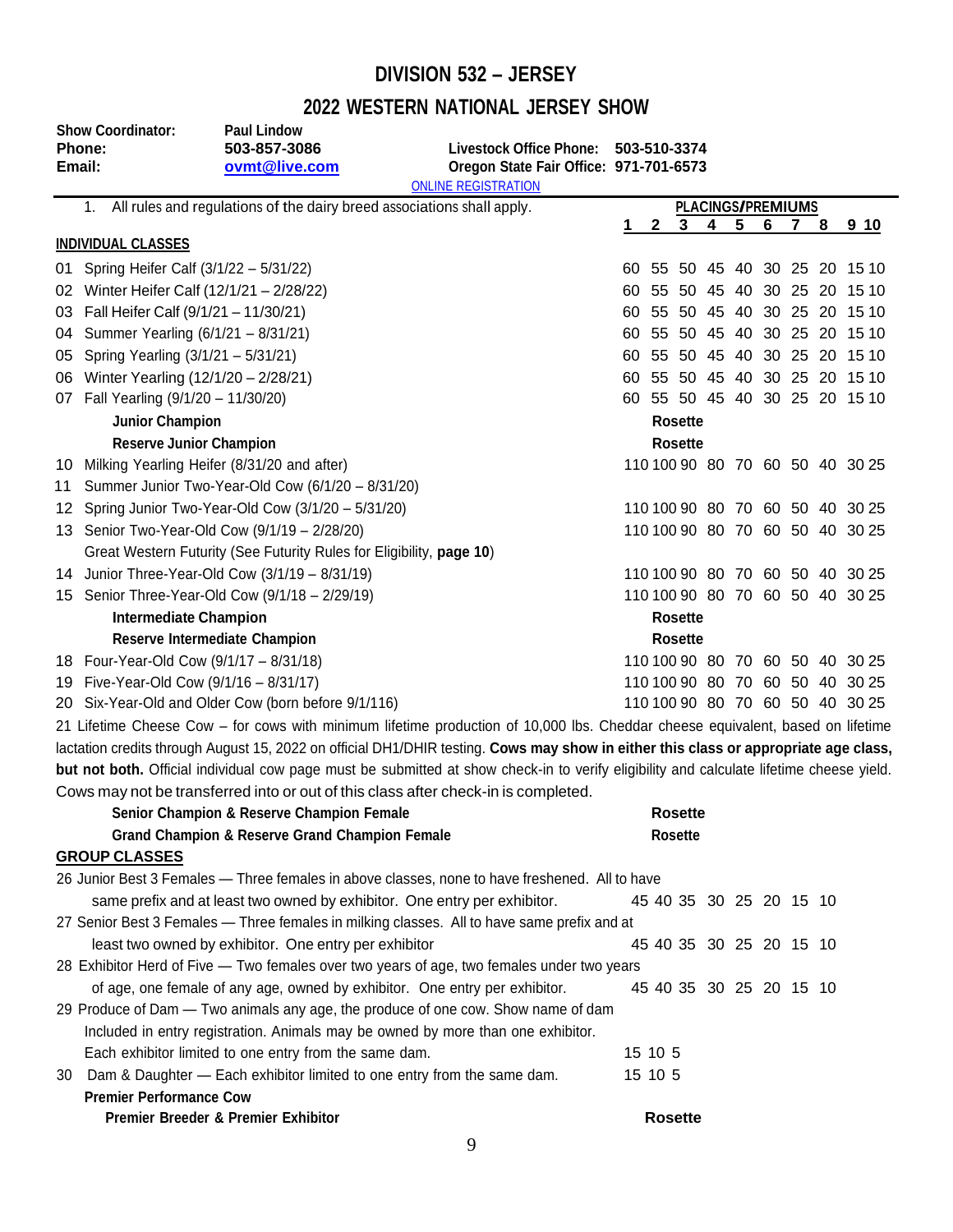# **GREAT WESTERN JERSEY FUTURITY Held in conjunction with the WESTERN NATIONAL JERSEY SHOW**

To be eligible animals must have been entered with the Futurity Secretary.

The futurity will be shown between the Senior Two Year Old class and the Junior Three Year Old class.

The purse money will be divided as follows:

1 st Place – 33% of the purse 2<sup>nd</sup> & 3<sup>rd</sup> Place – will split 33% of the purse The remainder of the class will share the balance of the purse

The exhibitor of the first place animal in the futurity has the option of showing that animal in the correct age group class or competing directly for the Intermediate or Senior Champion depending on whether the animal is by age a Junior or Senior Three Year Old.

If the owner of the first place futurity winner chooses not to show in the age group class, the animals will be awarded first place points for Premier Breeder and/or Premier Exhibitor. If the owner chooses to show the animal in the age class, points will be given for what every placing the year in that class.

The following awards will be offered:

**Futurity Winner – Eustis Model Cow Trophy Highest placing entry owned & exhibited by a junior Production Award: Based on 305 or less actual – highest protein record completed**

The Futurity Committee requests that all showmen except juniors wear whites. Juniors are expected to wear the junior show t-shirt.

All correspondence regarding the futurity should be directed to:

Debby Gourley 34340 Goltra Rd SE Albany, OR 97322 541-979-4458 Email: [gourwin@msn.com](mailto:gourwin@msn.com)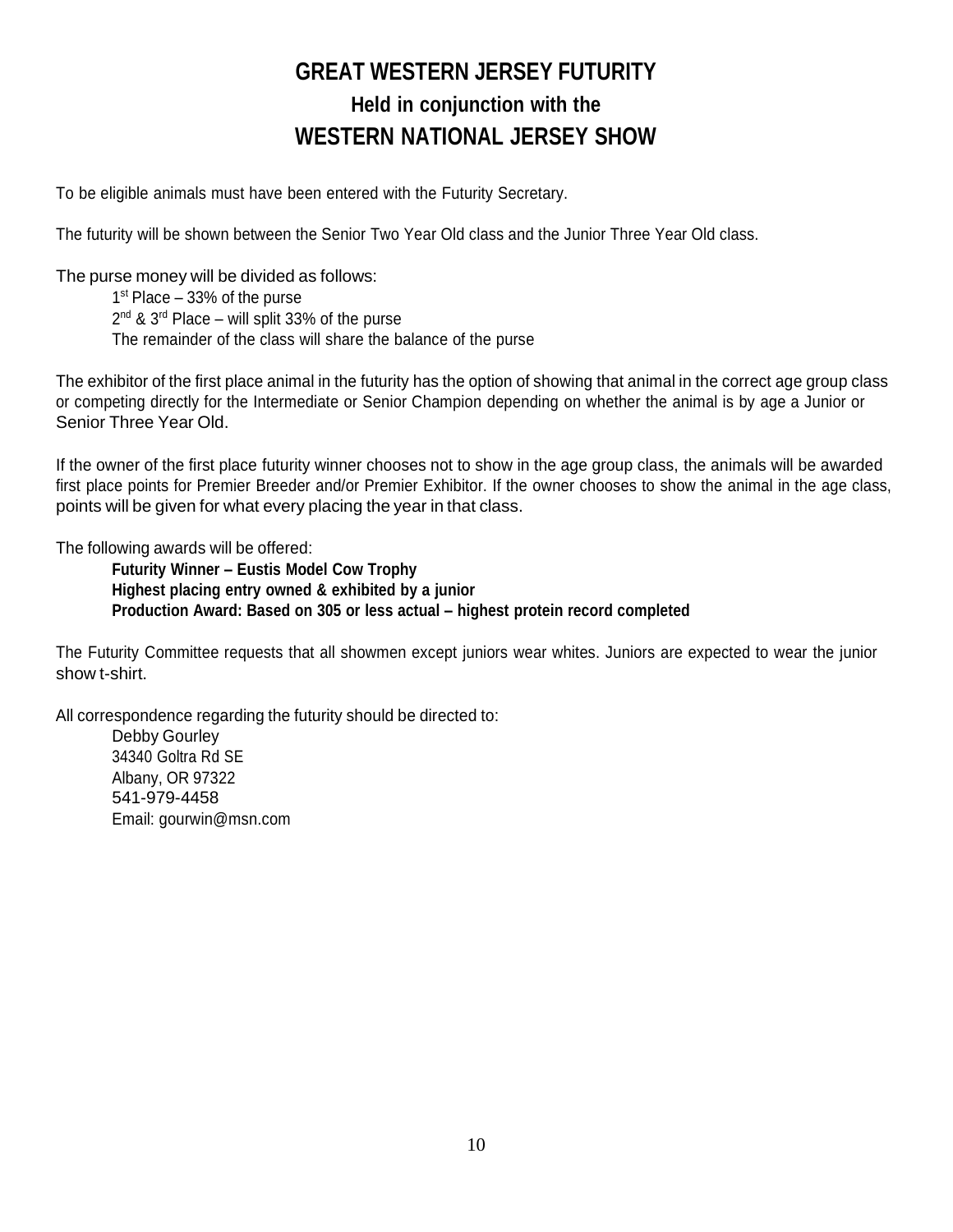# **DIVISION 533 – BROWN SWISS DIVISION 534 – GUERNSEY DIVISION 535 – MILKING SHORTHORN DIVISION 536 – AYRSHIRE**

| <b>Show Coordinator:</b> | <b>Paul Lindow</b> |                                        |  |
|--------------------------|--------------------|----------------------------------------|--|
| Phone:                   | 503-857-3086       | Livestock Office Phone: 503-510-3374   |  |
| Email:                   | ovmt@live.com      | Oregon State Fair Office: 971-701-6573 |  |
|                          |                    | <b>ONLINE REGISTRATION</b>             |  |

1. All rules and regulations of the dairy breed associations shall apply.

|    |                                                                                                   |        |              | <b>PLACINGS/PREMIUMS</b> |    |    |            |
|----|---------------------------------------------------------------------------------------------------|--------|--------------|--------------------------|----|----|------------|
|    |                                                                                                   | 1      | $\mathbf{2}$ | 3                        | 4  | 5  | <u>__6</u> |
|    | <b>INDIVIDUAL CLASSES</b>                                                                         |        |              |                          |    |    |            |
| 01 | Spring Heifer Calf (3/1/22 and after)                                                             | 60     | 45           | 30                       | 25 |    | 15 10      |
|    | 02 Winter Heifer Calf (12/1/21 - 2/28/22)                                                         | 60     | 45           | 30                       | 25 |    | 15 10      |
|    | 03 Fall Heifer Calf (9/1/21 - 11/30/21)                                                           |        |              |                          |    |    |            |
| 04 | Summer Yearling (6/1/21 - 8/31/21)                                                                | 60     | 45           | 30                       | 25 |    | 15 10      |
| 05 | Spring Yearling (3/1/21 - 5/31/21)                                                                | 60     | 45           | 30                       | 25 | 15 | 10         |
|    | 06 Winter Yearling (12/1/20 - 2/28/21)                                                            | 60     | 45           | 30                       | 25 |    | 15 10      |
|    | 07 Fall Yearling (9/1/20 - 11/30/20)                                                              | 60     | 45           | 30                       | 25 |    | 15 10      |
|    | <b>Junior Champion</b>                                                                            |        |              | <b>Rosette</b>           |    |    |            |
|    | <b>Reserve Junior Champion</b>                                                                    |        |              | <b>Rosette</b>           |    |    |            |
|    | 10 Junior Two-Year-Old Cow (3/1/20 - 8/31/20)                                                     | 110 90 |              | 60                       | 50 |    | 40 30      |
|    | 11 Senior Two-Year-Old Cow (9/1/19 - 2/28/20)                                                     | 110 90 |              | 60                       | 50 | 40 | 30         |
|    | 12 Junior Three-Year-Old Cow (3/1/19 - 8/31/19)                                                   | 110 90 |              | 60                       | 50 | 40 | 30         |
|    | 13 Senior Three-Year-Old Cow (9/1/18 - 2/29/19)                                                   | 110 90 |              | 60                       | 50 | 40 | 30         |
|    | 14 Four-Year-Old Cow (9/1/17 - 8/31/18)                                                           | 110 90 |              | 60                       | 50 | 40 | -30        |
|    | 15 Five-Year-Old Cow (9/1/16 - 8/31/17)                                                           | 110 90 |              | 60                       | 50 | 40 | 30         |
|    | 16 Six-Year-Old and Older Cow (born before 9/1/16)                                                | 110 90 |              | 60                       | 50 |    | 40 30      |
|    | <b>Senior Champion</b>                                                                            |        |              | <b>Rosette</b>           |    |    |            |
|    | <b>Reserve Senior Champion</b>                                                                    |        |              | <b>Rosette</b>           |    |    |            |
|    | <b>Grand Champion</b>                                                                             |        |              | <b>Rosette</b>           |    |    |            |
|    | <b>Reserve Grand Champion</b>                                                                     |        |              | <b>Rosette</b>           |    |    |            |
|    | <b>GROUP CLASSES</b>                                                                              |        |              |                          |    |    |            |
|    | 21 Junior Best 3 Females-Three females in above classes, none to have freshened. All to have      |        |              |                          |    |    |            |
|    | same prefix and at least one owned by exhibitor. One entry per exhibitor.                         | 45     | 40           | 30                       | 25 | 15 |            |
|    | 22 Senior Best 3 Females - Three females in milking classes. All to have same prefix and at least |        |              |                          |    |    |            |
|    | one owned by exhibitor. One entry per exhibitor.                                                  | 45     | 40           | 30                       | 25 | 15 |            |
|    | 23 Exhibitor Herd of Five - Two females over two years of age, two females under two years of     |        |              |                          |    |    |            |
|    | age, one female of any age, owned by exhibitor. One entry per exhibitor.                          | 40     | 35           | 25                       | 20 | 15 |            |
|    | 24 Produce of Dam - Two animals any age, the produce of one cow. Show name of dam                 |        |              |                          |    |    |            |
|    | Included in entry registration. Animals may be owned by more than one exhibitor.                  |        |              |                          |    |    |            |
|    | Each exhibitor limited to one entry from the same dam.                                            | 15     | 10 5         |                          |    |    |            |
|    | 25 Dam & Daughter - Each exhibitor limited to one entry from the same dam.                        | 15     | 10 5         |                          |    |    |            |
|    | <b>Premier Breeder</b>                                                                            |        |              | <b>Rosette</b>           |    |    |            |
|    | <b>Premier Exhibitor</b>                                                                          |        |              | <b>Rosette</b>           |    |    |            |
|    |                                                                                                   |        |              |                          |    |    |            |

**SPECIAL AWARD:** Presented to the **Grand Champion Milking Shorthorn Female**: The "Emeraldale Herd Award" in honor of Alvin and Carol Ray.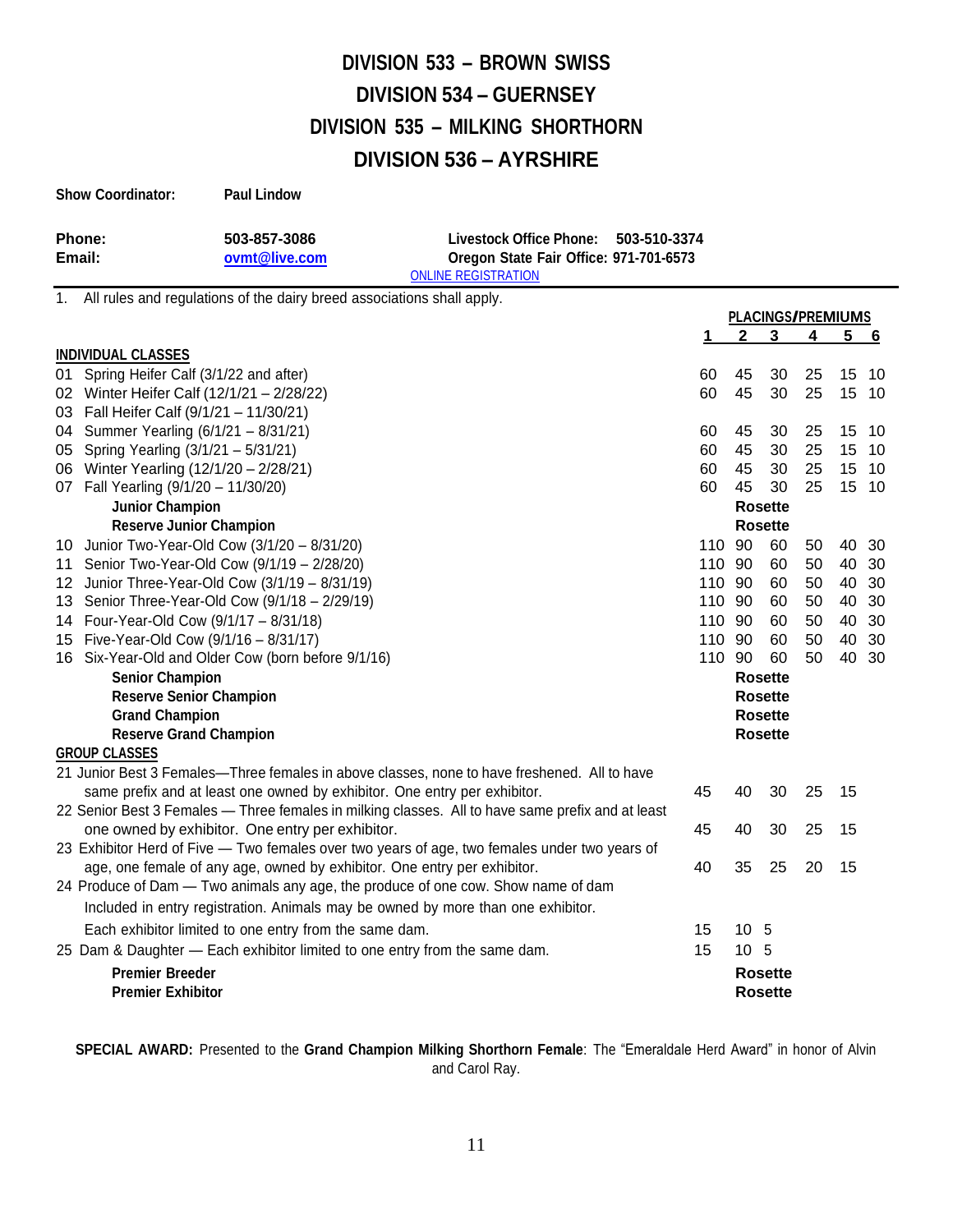# **DIVISION 542 – JUNIOR JERSEY 2022 WESTERN JUNIOR NATIONAL JERSEY SHOW**

| <b>INDIVIDUAL CLASSES</b>                                 | 13 Senior Two-Year-Old Cow (9/1/19 - 2/28/20)      |
|-----------------------------------------------------------|----------------------------------------------------|
| Spring Heifer Calf (3/1/22 - 5/31/22)<br>01               | 14 Junior Three-Year-Old Cow (3/1/19 - 8/31/19)    |
| 02 Winter Heifer Calf (12/1/21 - 2/28/22)                 | 15 Senior Three-Year-Old Cow (9/1/18 - 2/29/19)    |
| 03 Fall Heifer Calf (9/1/21 - 11/30/21)                   | <b>Intermediate Champion</b>                       |
| 04 Summer Yearling (6/1/21 - 8/31/21)                     | Reserve Intermediate Champion                      |
| Spring Yearling (3/1/21 - 5/31/21)<br>05                  | 18 Four-Year-Old Cow (9/1/17 - 8/31/18)            |
| 06 Winter Yearling (12/1/20 - 2/28/21)                    | 19 Five-Year-Old Cow (9/1/16 - 8/31/17)            |
| 07 Fall Yearling (9/1/20 -11/30/20)                       | 20 Six-Year-Old and Older Cow (born before 9/1/16) |
| <b>Junior Champion</b>                                    | Senior Champion Female                             |
| <b>Reserve Junior Champion</b>                            | <b>Reserve Senior Champion Female</b>              |
| 10<br>Milking Yearling Heifer (8/31/20 and after)         | <b>Grand Champion Female</b>                       |
| Summer Junior Two-Year-Old Cow (6/1/20 -<br>11<br>8/31/20 | <b>Reserve Grand Champion Female</b>               |
| 12 Spring Junior Two-Year-Old Cow (3/1/20 -<br>5/31/20    | <b>Premier Performance Cow</b>                     |

## **Junior Jersey Show Rules:**

**Eligibility:** Junior exhibitors no younger than six (6) years of age and no older than 20 years of age as of December 31, 2021, are eligible to exhibit in the Western National Junior Jersey Show.

**Entries:** All animals entered must be registered in the Herd Book of the American Jersey Cattle Association or the Canadian Jersey Cattle Club. The exhibitor must be listed as the recorded owner on the registration certificate, either: 1) as the sole owner, 2) in partnership or join ownership. If joint owners have more than one eligible exhibitor, one owner must be declared as exhibitor at check in. In addition, animals that are part of a junior exhibitor's 4-H or FA project, but not registered in the exhibitor's name are eligible or the junior show. An affidavit clearly identifying the animal as a project animal and signed by either the exhibitor's 4-H leader or FFA advisor must be submitted at check in. Affidavits will be reviewed by the show clerk & show chairman to determine eligibility.

**Participation:** Animals must be shown by the junior exhibitor or another eligible junior member.

**Entries:** All junior show entries must be designated as such at the time of check-in. All junior show animals will pay the standard entry fee per animal as set by the Oregon State Fair. This provides that all junior show animals are eligible to show in the open division and to receive any premium moneys awarded there-in.

**Classes:** Junior show classes will follow the same order and age breaks as the open show classes with the removal of the 100,000 lb production cow class and the group classes.